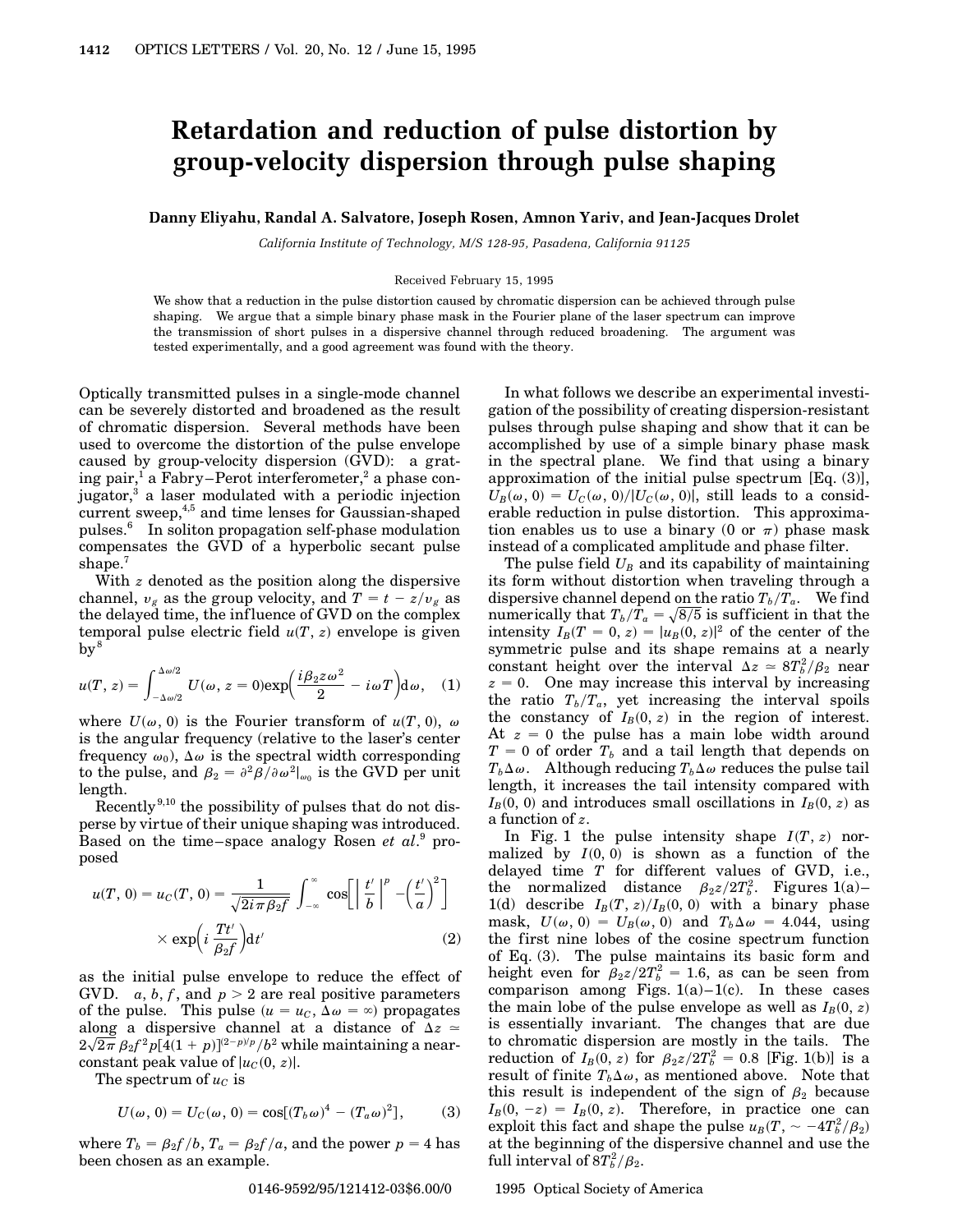

Fig. 1. Pulse intensity  $I(T, z)$  normalized by  $I(0, 0)$ versus  $T/T_b$  for different values of  $\beta_2 z/2T_b^2$ . (a)–(d)  $U(\omega, 0) = U_B(\omega, 0)$  and  $T_b\Delta\omega = 4.044$ . (e)–(h) The solid curves result from  $U_S(\omega, 0) = 1$  and  $T_b\Delta\omega = 2.156$  having the same pulse main lobe width at  $z = 0$ ; the dotted curves represent a Gaussian pulse with the same pulse width at  $z = 0$ . The GVD is equal to zero in (a) and (e), whereas for (b) and (f)  $\beta_2 z / 2T_b^2 = 0.8$ , for (c) and (g)  $\beta_2 z / 2T_b^2 = 1.6$ , and for (d) and (h)  $\beta_2 z / 2T_b^2 = 2.2$ .

These results are compared with those from a rectangular spectrum without the phase mask. For this comparison [the solid curves in Figs.  $1(e) - 1(h)$ ] we choose  $U(\omega, 0) = U_S(\omega, 0) = 1$  and spectral width  $\Delta \omega s =$  $2.156/T_b$  to generate the same pulse main lobe width as with the mask. The pulse shape is  $I_S(T, 0)/I_S(0, 0) =$  $\sin c^{2}(\Delta \omega_{S}T)$ , where  $\sin c(x) = \sin(x)/x$ . The primary difference between the pulse's  $U_B$  [Eq. (2)] and  $U_S$ is in the tails. The second pulse has shorter tails and therefore suffers more distortion and reduction of  $I(0, z)$  compared with  $I(0, 0)$  along its propagation in the dispersive channel.

Results for the familiar Gaussian pulse [the dotted curves in Figs.  $1(e)-1(h)$  are also compared. This pulse has just one lobe and suffers a reduction of  $I_G(0, z)$  even at distances shorter than those of  $U_S$ . Its complete dependence on *T* and *z* can be written in closed form and is given by

$$
\frac{I_G(T,z)}{I_G(0,0)} = \frac{\exp\left\{-\frac{T^2}{T_G^2[1 + (\beta_{2}z/T_G^2)^2]}\right\}}{[1 + (\beta_{2}z/T_G^2)^2]^{1/2}}.
$$
\n(4)

We chose  $T_G = 1.44T_b$  so that the main lobe width is identical to that of the two cases described above at  $z = 0$ . From Figs. 1(c) and 1(g) one can see that although the Gaussian pulse decays to 54% of its initial intensity [Fig. 1(g)], the pulse with the  $U_B$  spectrum maintains its value.

The above theoretical results were tested experimentally for the cases of  $U_B$  and the rectangular spectrum *US*. The experimental setup is shown in Fig. 2. The laser is a passively mode-locked quadruple quantum-well two-section, GaAs buried hetrostructure as described previously.<sup>11,12</sup> Its spectrum is between 839.9 and 845.2 nm. The pulse spectrum is approximated by a rectangular function with a quadratic phase.<sup>11,12</sup> The laser pulses were sent to a telescoped dual-grating compressor  $(1/d = 2000)$  $lines/mm$ ) to achieve pulse shaping,<sup>13</sup> laser chirp cancellation, and GVD addition. Different optical frequency components of the input laser pulse are spatially dispersed by the grating at the left and then resolved spatially in the Fourier plane of the lens. At this plane the spectrum is filtered through either the spatial binary phase mask or a window to reshape the pulse. The spectrum is recombined spatially by a second lens and grating. We easily achieve laser chirp cancellation and GVD addition by moving the grating at the right in Fig. 2. We cancel the laser chirp by simply moving the grating to minimize the pulse width (without the phase mask or the window) and specifying the position of the grating as  $z = 0$ . Then the phase mask is introduced in the Fourier plane and autocorrelation measurements are taken for different positions *z* of the right-hand grating. The GVD is given  $by<sup>14</sup>$ 

$$
\frac{\beta_2 z}{2T_b^2} = \frac{\lambda_0^3 z}{4\pi T_b^2 c^2 d^2 \cos^2(\theta)},
$$
\n(5)

where *z* is the distance of the right-hand grating location along the central axis of the dual-grating compression system. Also,  $\theta = 51.1^{\circ}$  is the angle between this axis and the normal to the grating surface,  $\lambda_0 = 2\pi c/\omega_0$ is the optical carrier wavelength, and *c* is the velocity of light.

The reshaped pulses are sent into a Michelson interferometer and a second-harmonic generation crystal to measure their temporal autocorrelation. Autocorrelations were taken for the case when  $U(\omega, 0) = U_B(\omega, 0)$  and  $T_b\Delta\omega = 4.044$ . We find numerically that the pulse shape is insensitive to small variations in the amplitude distribution of the spectrum. Therefore the assumption of a rectangular function between  $-\Delta\omega/2$  and  $\Delta\omega/2$  for the laser amplitude spectrum is justified, and the need for



Fig. 2. Fourier-transform pulse shaping, compression, and fiber GVD simulated apparatus. Optical frequency components of the input laser pulse are spatially dispersed and filtered through the spatial binary phase mask to reshape the pulse and then spatially recombined. The left-hand grating is placed in the focal point of the lens, whereas the right-hand grating is movable to achieve compression and different chirp values for GVD.